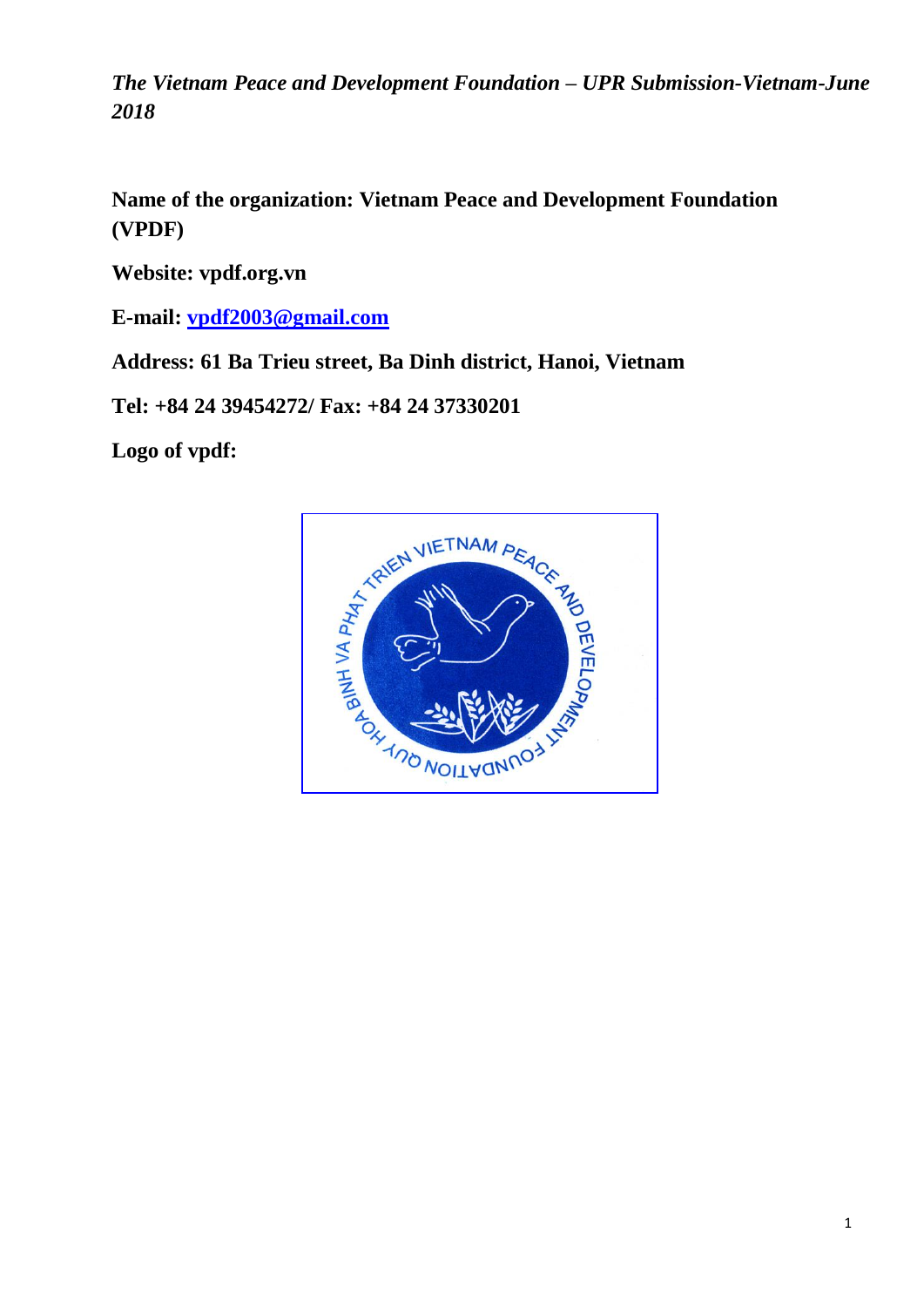## **REPORT OF THE VIETNAM PEACE AND DEVELOPMENT FOUNDATION ON THE IMPLEMENTATION OF HUMAN RIGHTS IN VIETNAM**

The Vietnam Peace and Development Foundation (VPDF), as a non-governmental organization operating on issues of peace and development, recognizes Vietnam's achievements in the protection and promotion of human rights.

Since the 2nd Circle of the Universal Periodic Review, the VPDF has witnessed numbers of improvements in the protection and promotion of human rights by the Vietnamese Government.

## *A. Judicial reforms and new policies regarding the protection of human rights:*

1. The 2013 Constitution has seen its contents widened regarding the rights, including specific rights in human rights, such as the right to equality, no discrimination before the Law (Article 16); the right to freedom of speech and freedom of the press, the right of access to information, the right to assembly, the right to association, and the right to demonstrate (Article 25); the right to gender equality (Article 26); etc. The 2013 Constitution also affirms the responsibilities of the State for recognition, respect, protection and guarantee of human rights in the political, civil, economic, cultural and social fields (Article 14,15).

In addition, a variety of laws have been adopted by the National Assembly (2015 Penal Code, 2015 Code of Criminal Procedure, 2015 Civil Code, 2015 Code of Civil Procedure, Press Law, 2016 Law on Access to Information, 2015 Law on Referendum, Law on Belief and Religion, etc), recognizing human rights. People's and social organizations have always been consulted in the drafting of such legal documents.

- 2. New and important policies have been issued by the Vietnamese Government aimed at making every Vietnamese individual totally covered with human rights, especially at building a constructive Government, realizing sustainable goals, ensuring rights for vulnerable groups and working people. For example, Resolution 100/NQ-CP on the Action Plan of the State in the period 2016- 2021, indicating "efforts to build a constructive Government, to have drastic and efficient actions to serve the people".
- 3. The Vietnamese Government has been focusing on promoting policies on sustainable development, especially adding sustainable development issues in the Socio-economic Development Strategy 2011-2020 and Socio-economic Development Plan 2016-2020. Vietnam has announced the National Action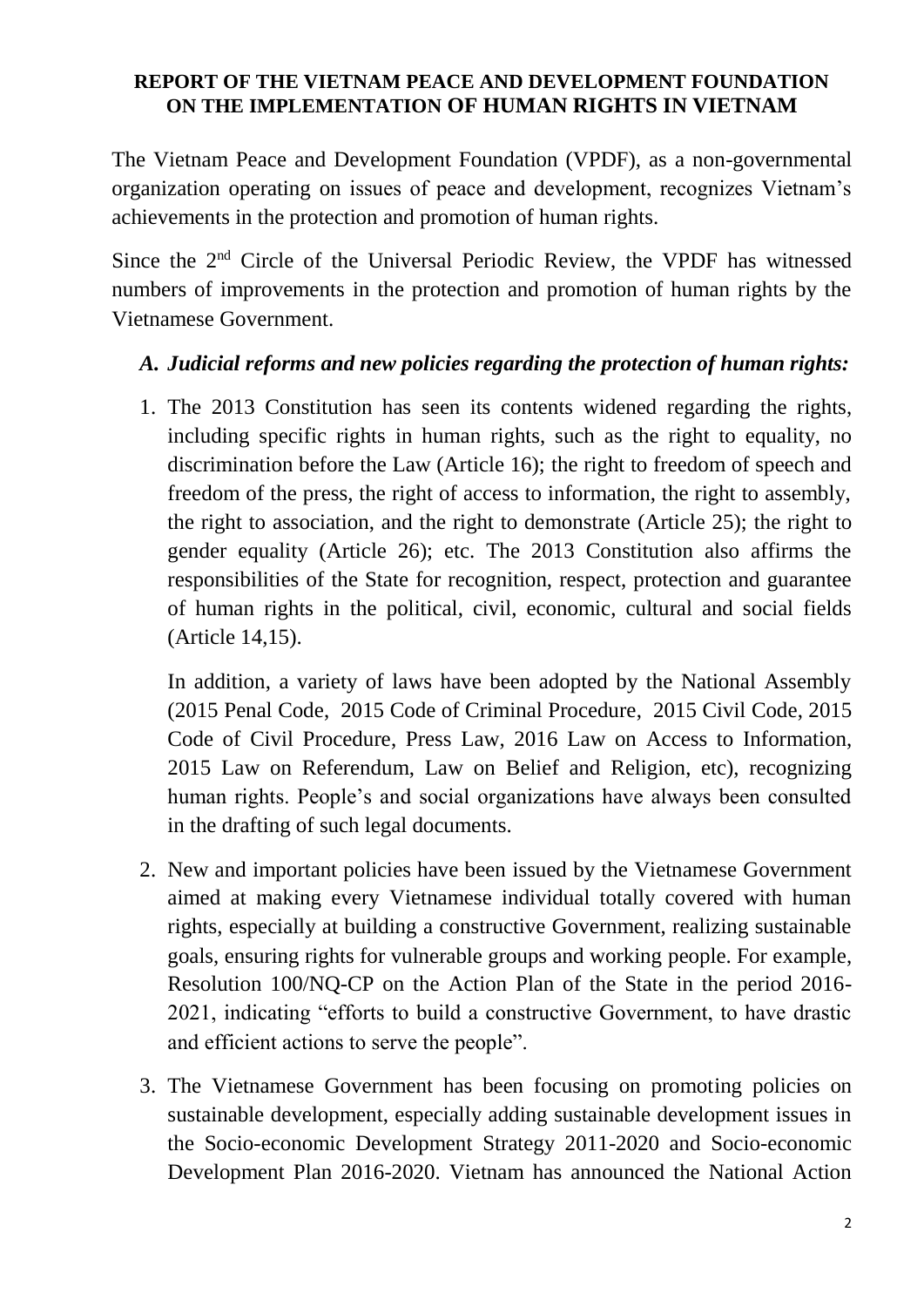Plan with 17 Vietnamese Sustainable Development Goals (VSDGs) and 115 specific goals in accordance with national conditions and priorities.

4. The Vietnamese Government has issued other policies and programs regarding poverty reduction, food security, sustainable agriculture promotion, public health (National Goal on new rural development, National Goal on sustainable poverty reduction; adoption of the 2014 Housing Law; the National Strategy for the Protection, Care and Promotion of the People's Health 2011-2020, vision to 2030 (2013), etc.)

Besides, other policies have been adopted regarding rights for vulnerable groups, gender equality, rights for women, rights for people with disabilities, rights for elderly people, rights for working people. These policies are realized through various national programs and campaigns from the grassroots to governmental levels.

- *B. Promoting education and training, raising awareness of human rights*
- 5. Vietnam considers raising public awareness of human rights one of the priorities in the promotion and protection of human rights. Recently, human rights education has been gradually included in high school and university curriculums. Besides, there are training courses on human rights for state officials at both central and local levels. It is predictable that by 2025, 100% of education institutions in Vietnam will have been provided with human rights education.
- *C. Realization of international commitment and cooperation on human rights*
- 6. Since the previous circle of UPR, the Vietnamese Government has adopted 02 more Conventions on human rights, namely the Convention on the Rights of Persons with Disabilities, and the Convention against Torture and Other Cruel, Inhuman or Degrading Treatment or Punishment (2/2015). Hence, Vietnam is currently party to 7/9 basic international conventions on human rights. The country is now taking into consideration the adhesion to the International Convention for the Protection of All Persons from Enforced Disappearance and the International Convention on the Protection of the Rights of All Migrant Workers and Members of Their Families. Especially, since its membership in ILO in 1992, Vietnam has adopted 21 ILO Conventions, five of which are basic ILO Conventions in order to ensure the rights for working people.
- 7. Vietnam has taken its full responsibility in submitting national reports on the implementation of all the Conventions to which Vietnam is a party. All the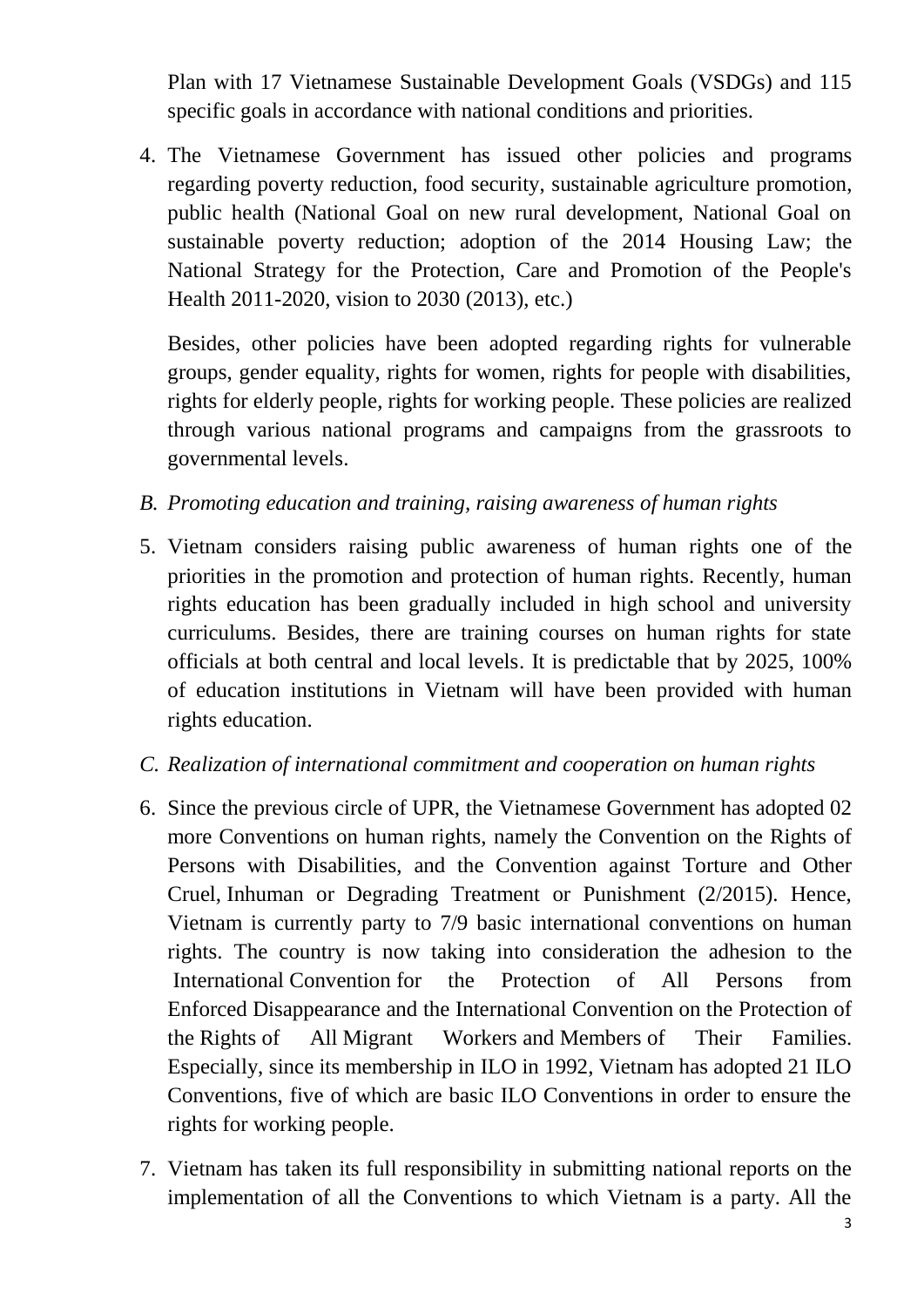reports have been consulted with state and local agencies, as well as people's and social organizations, non-governmental organizations in Vietnam, international experts, and its people…All reports have been publicly uploaded on the internet for raising public opinion.

8. Vietnam attaches much importance to strengthening international cooperation in the promotion and protection of human rights. Vietnam has been actively participating in all human rights mechanisms of the United Nations, particularly as a party to the Human Rights Commission (2014-2016), the United Nations Economic and Social Council (2016-2018) and the Executive Board of UNESCO (2015-2019).

Regarding activities within the framework of the Human Rights Commission, Vietnam has been appreciated for its cooperation and dialogue with the system of special procedures of the Human Rights Commission in accordance with the functions and missions of the special procedures and principle procedures of the Human Rights Commission in the spirit of transparency, efficiency and balance. Especially, after submitting the National Report for the 2nd Circle of UPR, Vietnam has received Special Rapporteurs on cultural rights (11/2013), on freedom of belief and religion (7/2014), on rights to food (11/2017); and has been noted for its efforts and achievements, as well as recommendations by the Rapporteurs in protection and promoting human rights in Vietnam.

At the regional level, Vietnam and other ASEAN members have been actively implementing the Declaration on the ASEAN Community Vision 2025, the Five-Year Work Plan 2015-2020 of the ASEAN Intergovernmental Commission on Human Rights; as well as adopting other related ASEAN Conventions, agreements and MOUs to prevent illegal trafficking in persons and migrants.

## *D. Practical achievements in the protection and promotion of human rights*

- 9. Civil and political rights:
	- Right to equality before the Law:

It is indicated in the Constitution and the 2015 Code of Criminal Procedure (revised) to ensure that no one is sentenced twice for one and the same crime, and all litigious procedures are secured. Moreover, this is to make sure that all individuals are equal before the law; no one is considered as guilty and sentenced before any judgment by the Court is released. From 7/2011 to 3/2015, cases involving lawyers' participation numbered 87,604. In 2016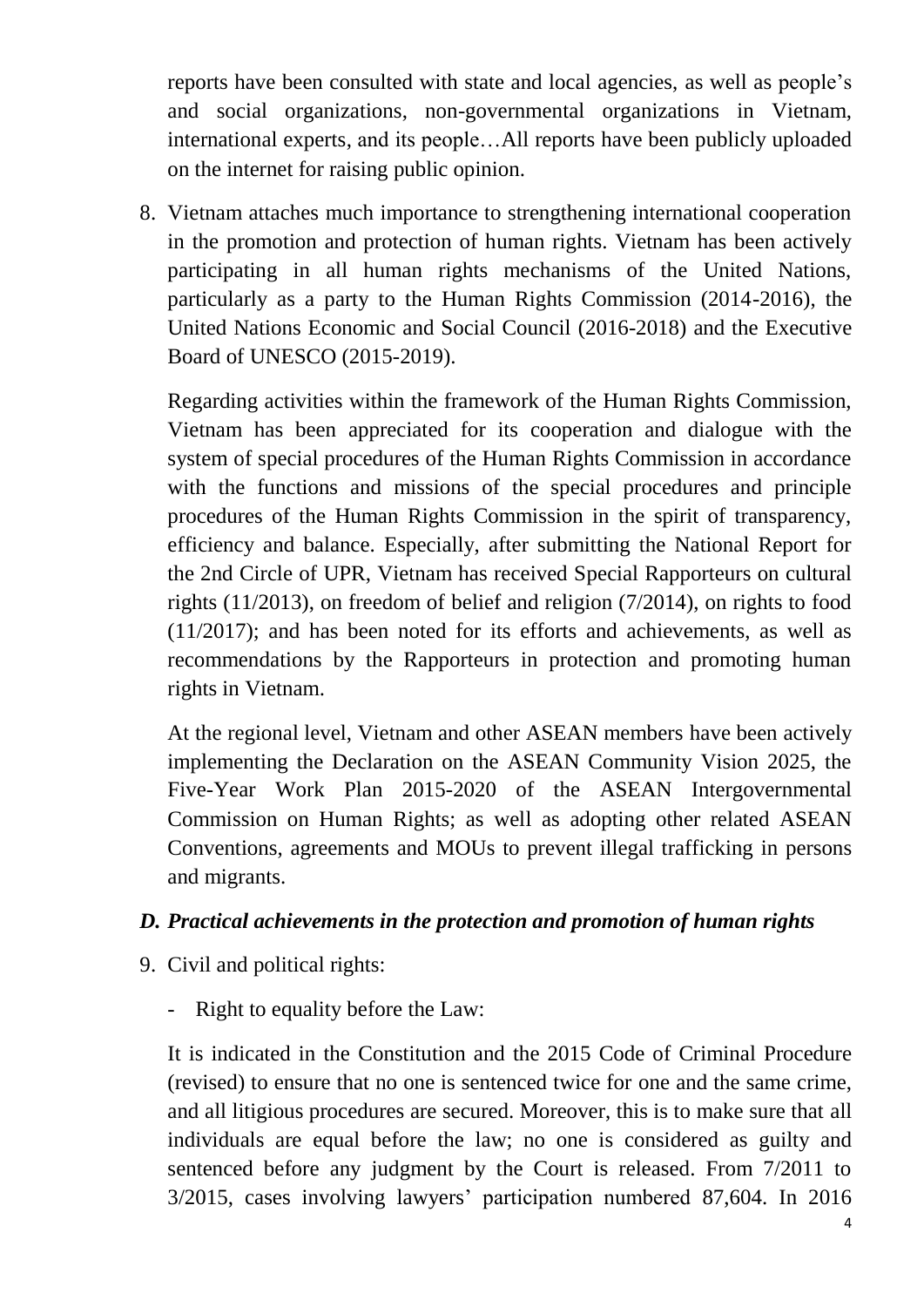alone, the number was 23,670. Especially, lawyers and judicial supporters took part in 100% criminal cases following requests by the bodies that conducted legal proceedings.

Right to life, right to respect for human dignity and imprescriptibility of the physical body:

It is clearly indicated in Articles 19 and 20 of the 2013 Constitution and Articles 33 and 34 of the 2015 Civil Code (revised) about the right to life, right to respect for human dignity and imprescriptibility of the physical body. Chapter XIV and Article 157 of the 2015 Civil Code provide for punishment of all violations of life, health, human dignity and honor. The Vietnamese Government still retains the death penalty but it is applicable only to particularly serious crimes. In the 2015 Penal Code, 08 more crimes are removed from the death penalty list.

Right to freedom of movement

The consistent policy of the Vietnamese government is to ensure legal, safe and regular migration; prevent illegal migration, protect the legitimate rights and interests of citizens during the migration process. In 2017, there were 134,751 Vietnamese working overseas, or 6.69% up from 2016. Vietnam has been cooperating with international organizations to provide people having illegally crossed the border and are residing in other countries with support, to help them settle down. Vietnam has signed visa exemption agreements with 84 countries.

- Right to freedom of belief and religion.

The Vietnamese Government shows respect to its people's freedom of belief and religion by strictly observing and enforcing principles of the 2013 Constitution, the Law on Belief and Religion (effective on 01/01/2018), and two new Decrees. So far, the legal status of 41 organizations from 15 religions has been recognized. Thousands of religious groups are ensured to conduct religious activities within families or at legal spaces. There are now in Vietnam 59 religious training institutions for Buddhist studies, Catholic studies, Protestant studies, Hoa-Hao Buddhist studies. By 2017, the total area of land used by religious institutions is 14,850 hectares, belonging to 7,102 religious organizations. Since the last circle of UPR, more than 3,000 religious publications have been disseminated, including printouts, CDs, newspapers, magazines, and websites. Major religious events have been successfully organized, such as Buddha Birthday Festival VESAK 2014 and 500th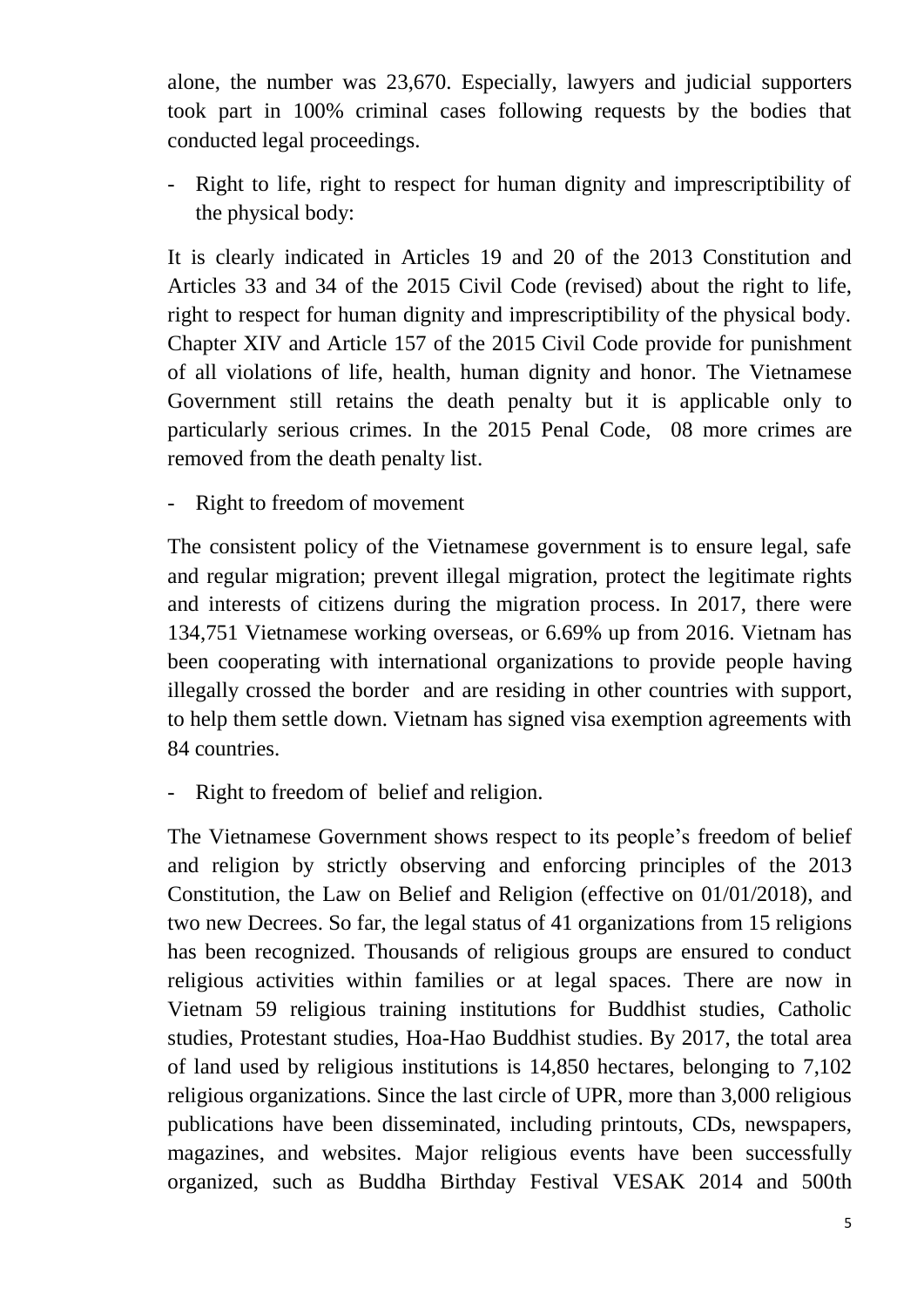anniversary of Protestant conversion 2017. The right to freedom of belief and religion of ethnic minorities is fully ensured by the Government.

- Right to freedom of speech, freedom of press and information and freedom of assembly

By 12/2017, there are in Vietnam 849 press organs (37 up from the time of the 2nd circle of UPR) with 1,111 publications (1,084 in 2013), including 196 online magazines and newspapers, 67 radio and TV stations with 182 channels, 1 news agency, 18,000 jounarlists, 5,000 reporters, 60 publishing houses, 50 million internet users ( 30.8 million in 2013 and 20 million in 2008), 64 million facebookers.

By 12/2016, there are in Vietnam 52,500 associations rallying young people, women, workers, farmers, elderly people, and persons with disabilities, or charity, scientific and professional organiztions, religious organizations and non-governmental organizations. A bill on association has been drafted and is under consultation with state agencies, NGOs, experts and the people before submission to the National Assembly.

- Rights of Detainees

The Law on temporary detention and custody (01/01/2018) provides for the rights of detainees, e.g. they can meet with relatives and lawyers, access information, complain and denounce any violation of any regulation on temporary detention. No punishment that violates the rights of detainees are allowed. Detainees are fully covered with health and medical care and vocational guidance. From 31/12/2012 to 13/12/2016, the number of detainees provided with health examination and medical treatment reached 351,917. 1,569 detainees received vocational certificates and 118,207 were given vocationally training.

10. Socio-Economic and Cultural Rights:

Along with a sustained growth rate of 6.68% per year, the poverty rate has decreased year by year and was 5.2% in 2016. 1,614,000 persons got employment in 2017 (1.5% up from 2016). Various campaigns and programs have been implemented to provide the people with fresh water (93% of households have qualified fresh water); with financial support for areas suffering from natural disasters (VND 3,696.7 billion).

Regarding education and training, the Government has increased budget allocations to the current figure of 20% of total public expenditures. Education